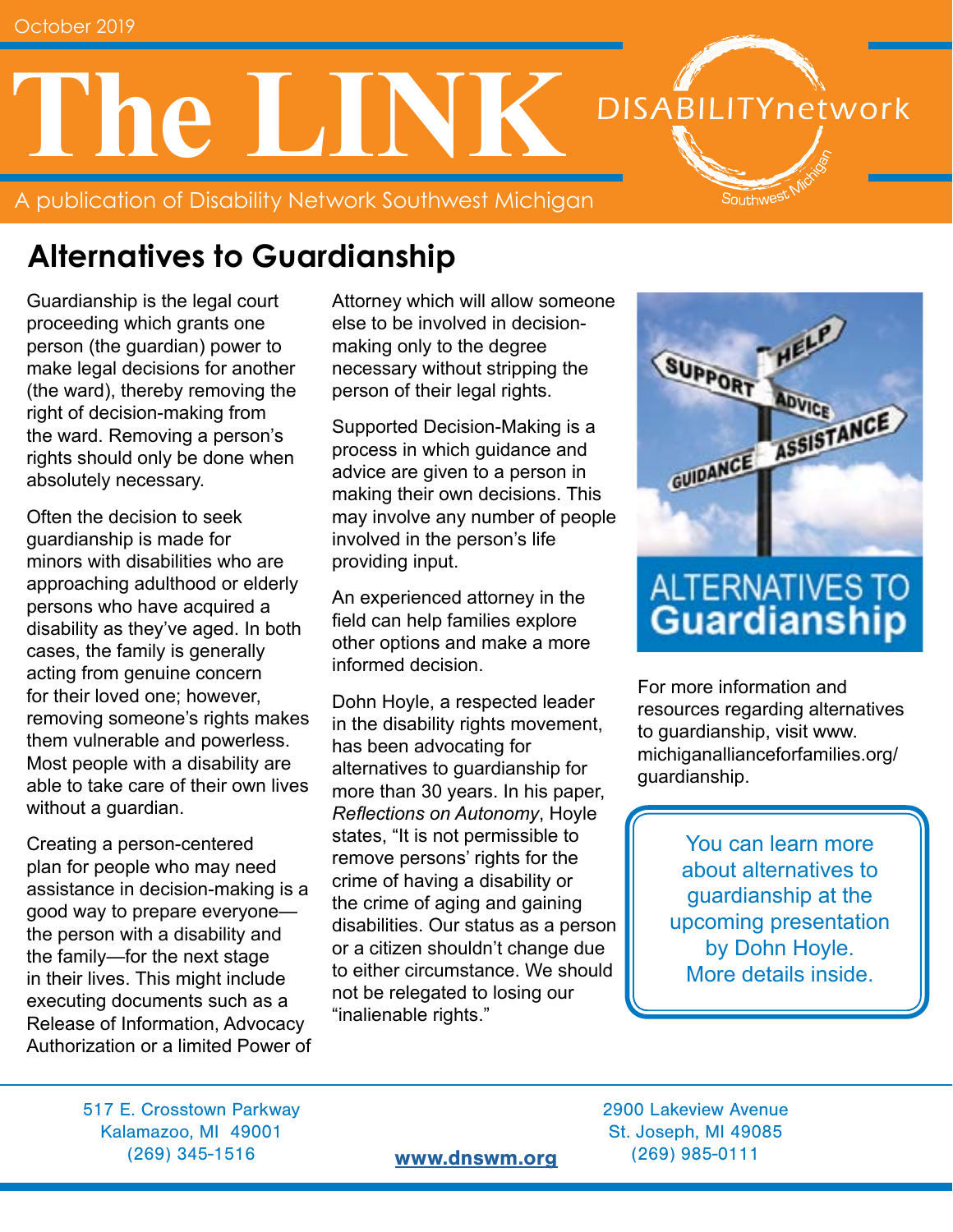### **October is National Disability Employment Awareness Month!**

The 2019 National Disability Awareness Month theme is "The Right Talent, Right Now." The theme emphasizes the essential role that people with disabilities play in America's economic success, especially in an era when low unemployment and global competition are creating a high demand for skilled talent. U.S. Secretary of Labor, Alexander Acosta, said, "Every day, individuals with disabilities add significant value and talent to our workforce and economy. Individuals with disabilities offer employers diverse perspectives on how to tackle challenges and achieve success. Individuals with disabilities have the right talent, right now."

### **EMPLOYMENT RELATED WORKSHOPS**

### **Employee Disclosure:** What to do when an employee discloses a disability

This workshop is designed to help employers understand their responsibilities when an employee discloses a disability. Discussion topics will include employment provisions of the Americans with Disabilities Act, under what conditions an employee must disclose a disability, why they may not want to, and how to determine what a "reasonable accommodation" in the workplace is.



This event is free and open to the public. Please register online at [bit.ly/EmployeeDisclosure2019](http://bit.ly/EmployeeDisclosure2019) or contact Miranda at (269) 345-1516 x120.

**St. Joseph: Tuesday, October 29 9:00 – 10:30 am** Disability Network Southwest Michigan | 2900 Lakeview Avenue

Kalamazoo: Wednesday, October 30 9:00 – 10:30 AM Disability Network Southwest Michigan | 517 E. Crosstown Parkway

### **A Future that Includes Employment:**

What does your future hold? Possibly a job! This workshop is an overview of topics for people with disabilities to think about when considering employment. The information presented will assist in making a plan and understanding what to expect when preparing for employment.

This event is free and open to the public. To register for this event, visit Michigan Alliance for Families website at: [www.michiganallianceforfamilies.org/upcoming-events](http://www.michiganallianceforfamilies.org/upcoming-events) or call (269) 364-6317. Let them know if you need an accommodation to participate.

**Kalamazoo: Wednesday, November, 13 2:30 – 4:30 pm**  Disability Network Southwest Michigan | 517 E. Crosstown Parkway

This workshop is being co-sponsored by Disability Network Southwest Michigan and Michigan Alliance for Families.

Disability Network Southwest Michigan has a fragrance-free policy. For the well-being of those with scent sensitivities, please do not wear scented products when visiting our office or attending events.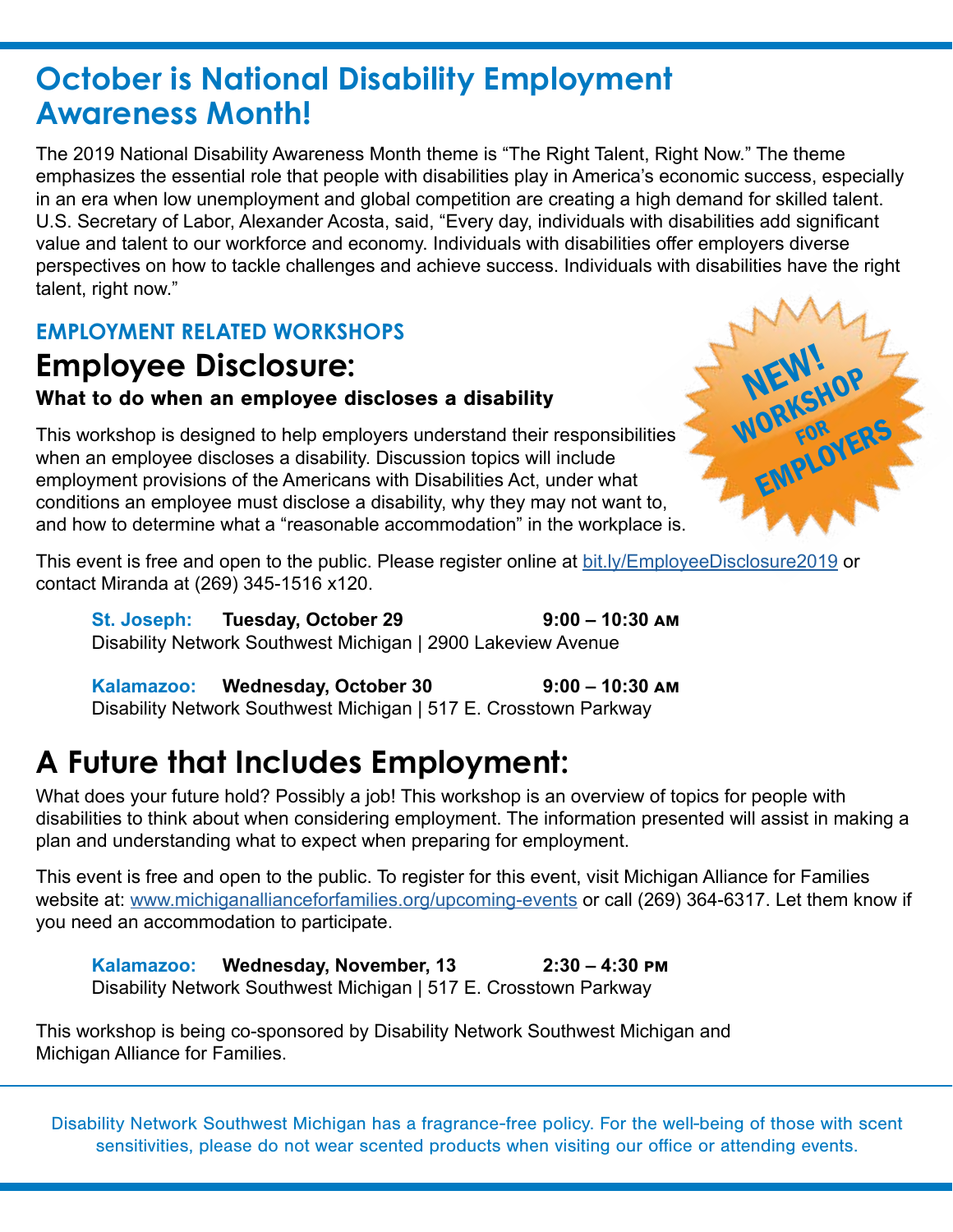# **Back to School for our Pre-ETS staff!**

Everyone is back to school, including our Pre-Employment Transition Services (Pre-ETS) staff. Disability Network Southwest Michigan offers a number of programs centered on providing valuable training and experience to youth and young adults with disabilities, whether they are transitioning to employment or continuing their education.

Moving from a familiar high school environment to a post-secondary or trade school can bring a new set of expectations and stresses. We work with students to help them learn how to ask for accommodations and establish routines that will make their school experience successful.

We also offer school-to-work training programs for young adults with disabilities in both group and individual settings within schools. The curriculum focuses on pre-



*Disability Network Pre-ETS staff. (front row: Hank Bostic, Anne Kooy, Allison Leece, Jackie Curtis; back row: Holly Baker, Mary Fortney, Adam LaBine.)*

employment transition services aimed at getting students ready to enter the working world; topics include career exploration, employment soft skills, self-advocacy and financial literacy & budgeting.

# **Meet Our Newest Staff Members**



#### Sarah Stoll

Sarah is an Information & Referral Specialist in our Kalamazoo office. She has a wealth of knowledge of the services available throughout our region and is experienced with advocating for people with disabilities. We are excited to have Sarah join our I&R team and assist customers in connecting with the resources and services they need.



#### Adam LaBine

Adam is working as an Independent Living Specialist in our Kalamazoo office. He has worked most recently at the Bureau of Services for Blind Persons and at the Louis Stokes VA Medical Center. Adam is a native Michigander who grew up in the Niles area and went to college at Western Michigan University.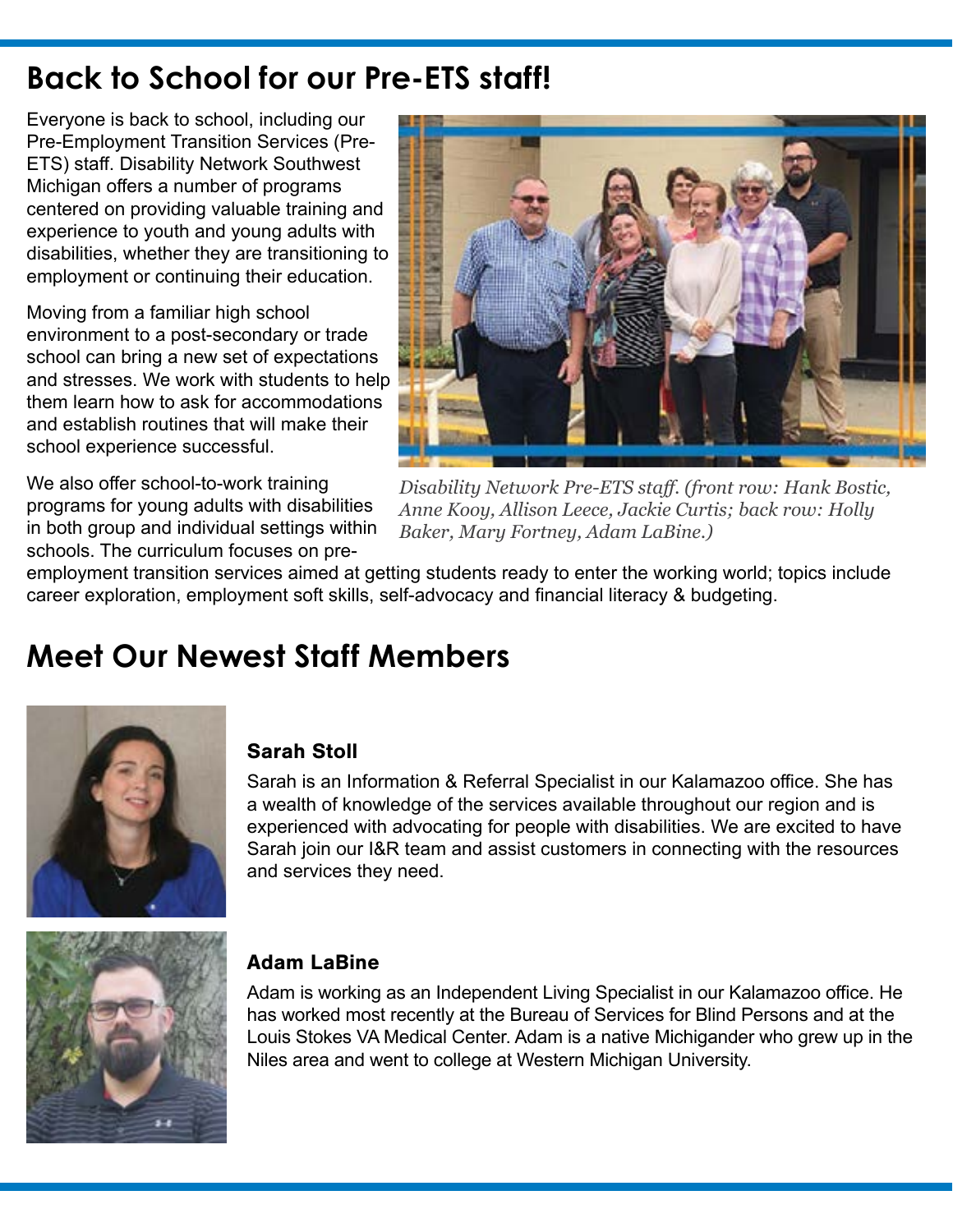# **Rethinking Guardianship With Dohn Hoyle**

Dohn Hoyle is a respected leader and innovator in the disability rights movement and a long-time advocate for the rights of people with disabilities.

Join us for this important presentation on guardianship from a historical perspective and learn more about alternatives to guardianship.

- How medical and financial decisions can be handled
- Power of attorney
- Self-determination
- Supported decision making
- Supporting students as they transition to adulthood

This workshop is free and open to the public. Please register in advance and let them know if you need an accommodation attend.

Thursday, November 7 | Sign In: 5:00 pm | Program: 5:30 - 8:30 pm St. Joseph County ISD | 62445 Shimmel Road, Centerville, MI

Registration:To register for this event, visit Michigan Alliance for Families website at:

[www.michiganallianceforfamilies.org/upcoming-events](http://www.michiganallianceforfamilies.org/upcoming-events) or call (269) 364-6317.

This presentation is being co-sponsored by Disability Network Southwest Michigan, Michigan Alliance for Families and the St. Joseph County ISD.

### **FROM SOCIAL SECURITY What is the Student Earned Income Exclusion?**

The Student Earned Income Exclusion (SEIE) is a Supplemental Security Income (SSI) work incentive that allows certain individuals with disabilities who are under age 22 and regularly attending school to exclude a specified amount of gross earned income per month up to a maximum annual exclusion. The Student Earned Income Exclusion decreases the amount of countable earned income so it allows eligible SSI recipients to keep more of their SSI check when they work. In many cases, the SEIE allows students to test their ability to work without having any reduction in their monthly SSI check.

Currently, an SSI recipient may qualify for this income exclusion as long as he or she is under age 22 and a student regularly attending school, college, or training designed to prepare him or her for a paying job.

If you have questions or want to know more about the SEIE, contact the Ticket To Work help line at 866-968-7842.



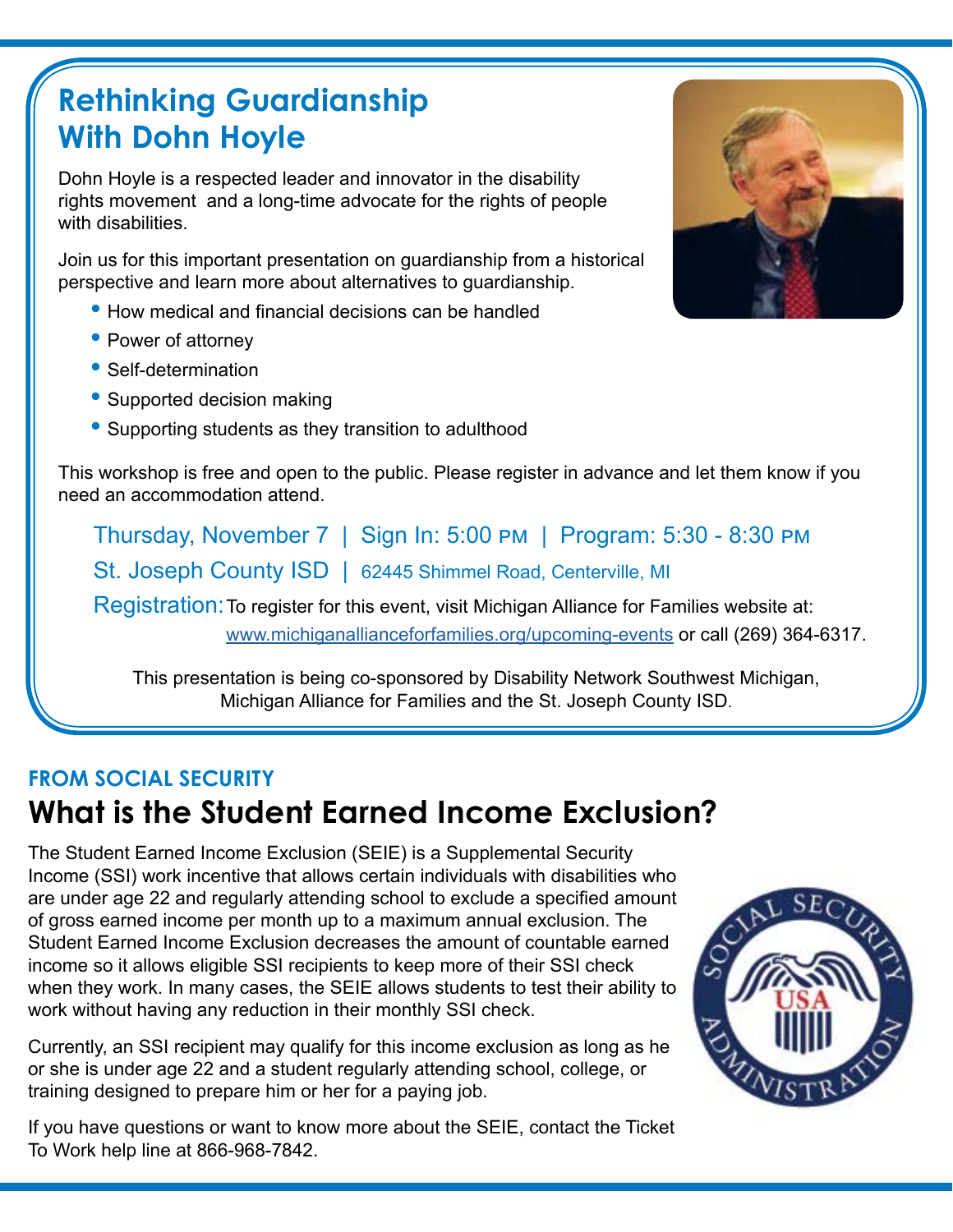### **KNOWvember is Almost Here**

We are putting the "know" in November! Follow us on Facebook to learn interesting facts about disability history, culture and the disability rights movement. We'll do a couple of KNOWvember posts each week to keep you in the know. Find us on Facebook by searching: [@DNSWM](https://www.facebook.com/DNSWM/?ref=bookmarks).

If you want to learn even more, attend our Rise Up workshop in several locations throughout the KNOWvember. See details below.

### **WORKSHOP Rise Up: Disability Resistance, History & Pride!**

Many of us in the disability community are unaware of the depth of our culture and history and feel shame and stigma instead of pride around our disability identities. Family, friends and human service professionals also have a lack of knowledge of disability history and struggle to find ways to support our journey to disability pride. **Let's change that!** 

Join us for discussion and activities that promote knowledge of disability history and support the journey to disability pride.

Select the location and date that works best for you. Please pre-register online at [bit.ly/dnswmRiseUp2019](http://bit.ly/dnswmRiseUp2019 ) or contact Miranda at (269) 345-1516 x120. Let us know if you need an accommodation to participate.

**Kalamazoo: Friday, November 15 9:30 – 11:30 AM**  Disability Network Southwest Michigan | 517 E. Crosstown Parkway

**Lawrence: Wednesday, November 20 9:30 – 11:30 AM** Van Buren ISD Conference Center | 490 S. Paw Paw Street

**St. Joseph: Thursday, November 21 9:30 – 11:30 AM** Disability Network Southwest Michigan | 2900 Lakeview Avenue

#### Our Publications:

The LINK is our quarterly newsletter, available in print or emailed in electronic format and is available in alternative format upon request.

Disability Digest is a monthly e-publication focused on the Disability Rights Movement and upcoming Disability Network happenings. Available in electronic format only.

You can sign up online for our publications at www.dnswm.org; or contact Dale at [abbottd@dnswm.org](mailto:abbottd%40dnswm.org?subject=) or (269) 345-1516 x123. Current and past issues of our publications are available on our website at www.dnswm.org.